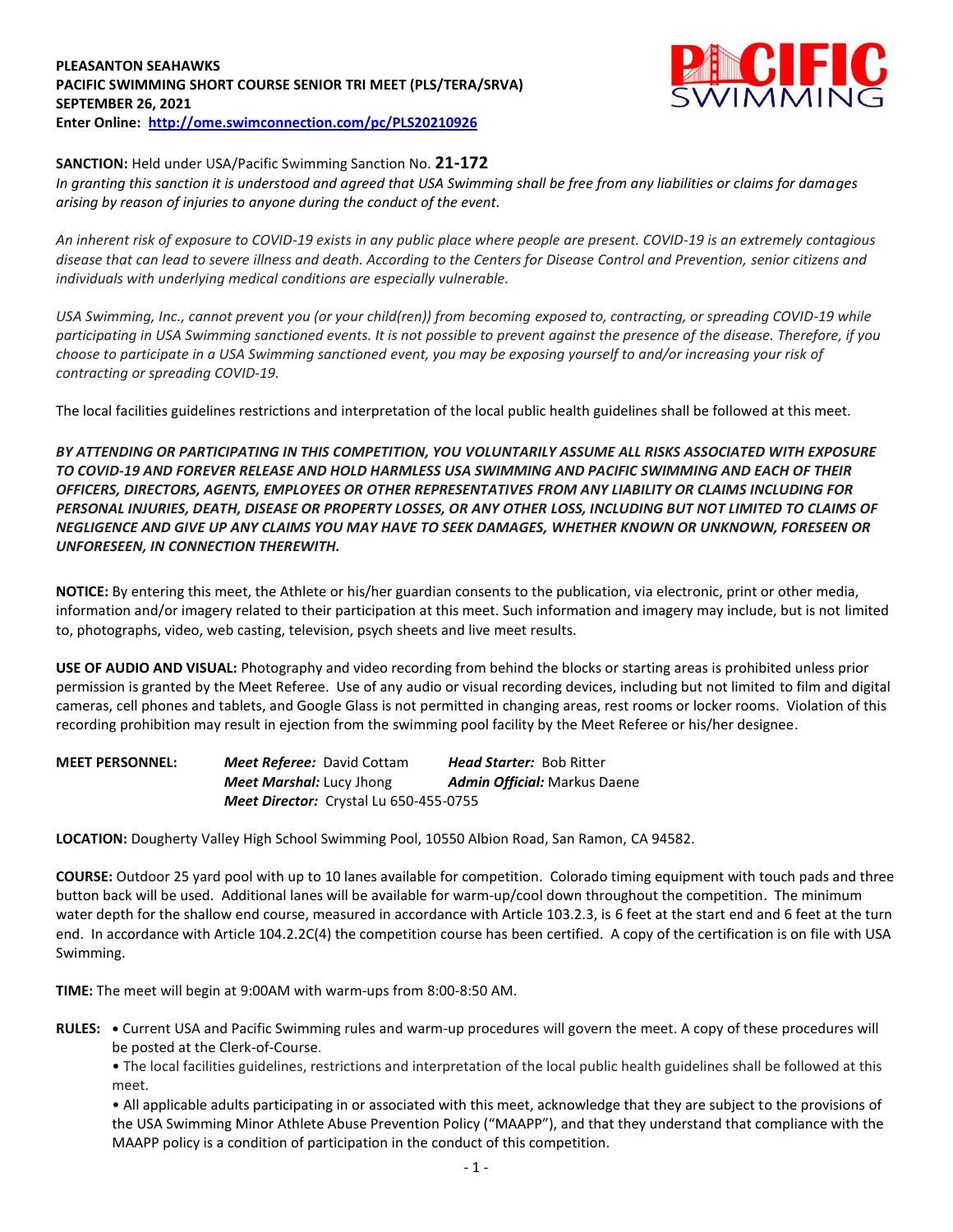- All events are timed finals.
- All events will swim fast to slow.
- Athletes may compete in a maximum of 4 events per day.
- Entries will be accepted until the number of splashes exceeds the estimated time line.

**•** If local conditions warrant it the Meet Referee, with the concurrence of the Meet Director, may require a mandatory scratch down. Immediate cash refunds will be made for any mandatory scratches.

- **All Coaches and Officials must wear their USA Swimming membership cards in a visible manner.**
- **•** Boys and Girls events may be combined by the Meet Referee.

**UNACCOMPANIED ATHLETES:** Any USA Swimming Athlete-Member competing at the meet must be accompanied by a USA Swimming Member-Coach for the purposes of Athlete supervision during warm-up, competition and warm-down. If a Coach-Member of the Athlete's USA Swimming Club does not attend the meet to serve in said supervisory capacity, it is the responsibility of the Athlete or the Athlete's legal guardian to arrange for supervision by a USA Swimming Member-Coach. The Meet Director or Meet Referee may assist the Athlete in making arrangements for such supervision; however, it is recommended that such arrangements be made in advance of the meet by the Athlete's USA Swimming Club Member-Coach.

**RACING STARTS:** Athletes must be certified by a USA Swimming member-coach as being proficient in performing a racing start or must start the race in the water. It is the responsibility of the Athlete or the Athlete's legal guardian to ensure compliance with this requirement.

**RESTRICTIONS:** • Smoking and the use of other tobacco products is prohibited on the pool deck, in the locker rooms, in spectator

- seating, on standing areas and in all areas used by Athletes, during the meet and during warm-up periods.
- Sale and use of alcoholic beverages is prohibited in all areas of the meet venue.
- No glass containers are allowed in the meet venue.
- No propane heater is permitted except for snack bar/meet operations.
- All shelters must be properly secured.
- Deck Changes are prohibited.

• Destructive devices, to include but not limited to, explosive devices and equipment, firearms (open or concealed), blades, knives, mace, stun guns and blunt objects are strictly prohibited in the swimming facility and its surrounding areas. If observed, the Meet Referee or his/her designee may ask that these devices be stored safely away from the public or removed from the facility. Noncompliance may result in the reporting to law enforcement authorities and ejection from the facility. Law enforcement officers (LEO) are exempt per applicable laws.

 Operation of a drone, or any other flying apparatus, is prohibited over the venue (pools, Athlete/Coach areas, Spectator areas and open ceiling locker rooms) any time Athletes, Coaches, Officials and/or Spectators are present.

**ELIGIBILITY:** • Athletes must be current members of USA Swimming and PLS, TERA or SRVA members and enter their name and registration number on the meet entry card as they are shown on their Registration Card. If this is not done, it may be difficult to match the Athlete with the registration and times database. The meet host will check all Athlete registrations against the SWIMS database and if not found to be registered, the Meet Director shall accept the registration at the meet (a \$10 surcharge will be added to the regular registration fee). Duplicate registrations will be refunded by mail.

• Meet is open only to qualified athletes registered with PLS, TERA and SRVA. Athletes who are unattached but participating with PLS, TERA and SRVA are eligible to compete.

• Disabled Athletes are welcome to attend this meet and should contact the Meet Director or Meet Referee regarding any special accommodations on entry times and seeding per Pacific Swimming policy.

• The Athlete's age will be the age of the Athlete on the first day of the meet.

• Athletes 13/Over are eligible to enter this meet. Proof of entry time is not required. Entry time should be the athlete's actual time and not the minimum standard.

• The Athletes 11 and 12 years of age shall meet the Senior Open time standard as outlined by Pacific Swimming time verification procedures. No refunds shall be given if a time cannot be proven. Time standards may be found at: <http://www.pacswim.org/swim-meet-times/standards>

• Athletes under the age of 11 years are not eligible to compete.

• Entries with "NO TIME" shall be rejected.

**ENTRY FEES:** \$70 flat fees per Athlete. Entries will be rejected if payment is not sent at time of request. No refunds will be made, except mandatory scratch downs.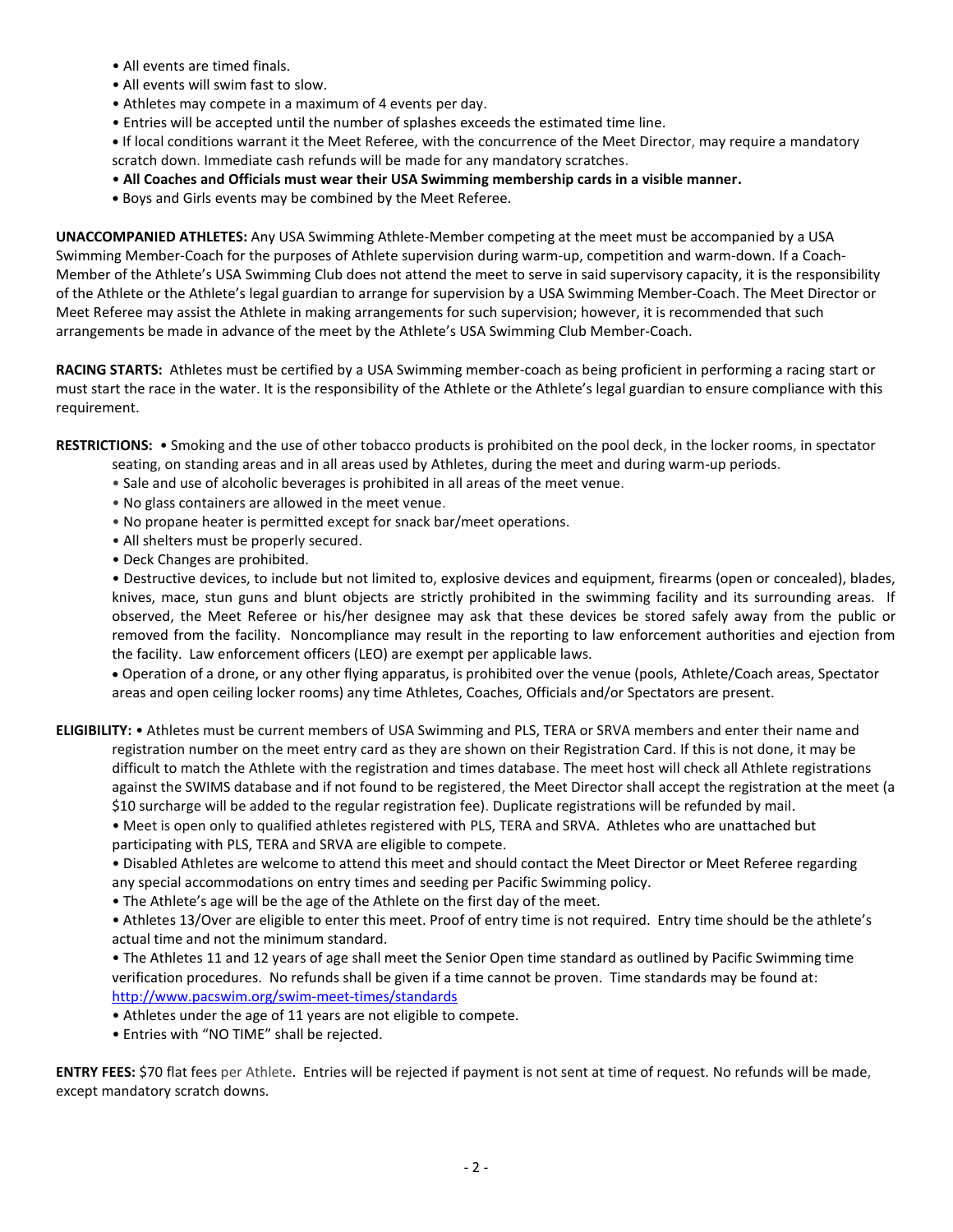**ONLINE ENTRIES:** To enter go to **<http://ome.swimconnection.com/pc/PLS20210926>** to receive an immediate entry confirmation. This method requires payment by credit card. Swim Connection, LLC charges a processing fee for this service, equal to \$1 per Athlete plus 5% of the total Entry Fees. Please note that the processing fee is a separate fee from the Entry Fees. Online entries will be accepted through midnight, September 12, 2021.

**CHECK-IN:** The meet will be pre-seeded except for the 1650 free for which there will be a positive check in and this event will be deck seeded. Positive check in for the 1650 free will close at a time to be determined at the coaches meeting. There will be no penalty for missing a pre-seeded event.

**SCRATCHES:** Any Athletes not reporting for or competing in an individual timed final event that they have entered shall not be penalized.

**AWARDS:** None.

**HOSPITALITY: None**

**ADMISSION:** Free.

**MISCELLANEOUS:** No overnight parking is allowed. Facilities will not be provided after meet hours.